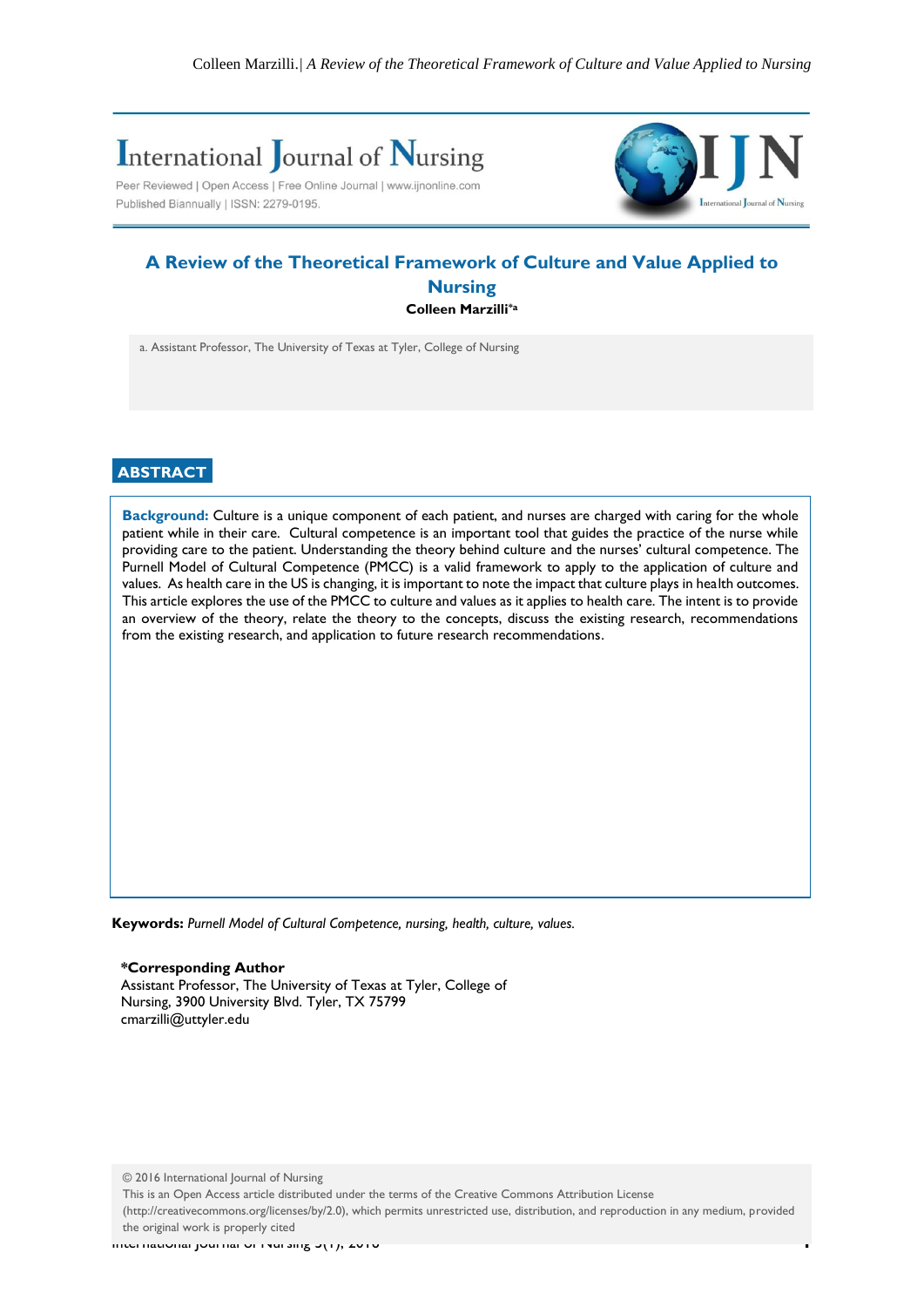#### *Background:*

The Purnell Model of Cultural Competence (PMCC) is used as a mid-range theory for research examining culture, and within the context of culture, values are also discussed. The PMCC is a mid-range theory created by Larry Purnell, and it is based upon his observations of undergraduate nursing students interacting with patients from different cultural backgrounds (Purnell, 2002). Culturally competency is a key agenda item for healthcare in the U.S. (Fortier, 2004), and healthcare professional programs, such as nursing, are experimenting with charge of teaching culturally competent healthcare.

#### **Relationship of Framework to Concepts**

Culture and value are two key concepts related to the study of cultural competence in undergraduate nursing students, and the PMCC explains the relationship of an individual's journey from cultural incompetency to competency within the context of values. Culture is defined as the manner in which individuals behave and make decisions in a social organization, and it is dependent upon factors such as the individual's ethnicity, minority status, customs, religion, world views, and upbringing. Value is defined as a certain sense of worth, a benefit, and subjective, and the subjective nature of value means the individual has a perception of value dependent upon his or her culture, experiences, and personality. The two concepts of culture and value are related to the PMCC as they are essential components of the framework.

#### **Use of Theory in Existing Research**

The PMCC is cited frequently in research as the mid-range theory examining the impact of cultural competence and interactions between two or more cultural groups. Cultural competency is relevant in healthcare education as minorities will constitute 54% of the total U.S. population by 2050 (U.S. Census Bureau, 2008). Research in cultural competence using the PMCC also evaluates the impact of interventions such as service learning and the change on cultural competence following the intervention (Callen & Lee, 2009; Chen, McAdams-Jones, Tay, & Packer, 2012; Hayward & Charrette, 2012; Lipson & DeSantis, 2007). Studies examining the impact of service learning show a statistically significant increase in cultural competence for experimental subjects. Research uses the PMCC as a means to guide and evaluate the teaching of cultural competence in health services related curriculum (Crandall, George, Marion, & Davis, 2003; Watts, Cuellar, & O'Sullivan, 2008). Some healthcare providers have conducted research regarding the PMCC and developed a framework for cultural safety to serve the unique needs of its population (Woods, 2010). Research involving the PMCC is used as the theoretical framework for determining the healthcare providers role and responsibilities in caring for particularly vulnerable populations, such as patients seeking asylum and healthcare in the host country (Suurmond, Seeleman, Rupp, Goosen, & Stronks, 2010) and minority cancer patients (Yeo, Phillips, Delengowski, Griffiths, & Purnell, 2011). Additional research using the PMCC examines cultural assessment tools, such as the Blueprint for Integration of Cultural Competence in the Curriculum Questionnaire (BICCCQ) (Tulman & Watts, 2008). It is important to note that the PMCC is often used in conjunction with other mid-range theories related to culture or cultural competence, and much of the previously described research is based on a combination of the PMCC and other cultural competence frameworks.

#### **Recommendations from Existing Research**

Current research offers many recommendations related to the PMCC. Literature regarding service learning recommends that service-learning projects constitute a longer time span, such as an immersion experience, for the maximum effect (Chen et al., 2012). Some schools have found the PMCC to be effective in teaching cultural competency, and some schools recommend researching other cultural competency frameworks to determine the best fit for a particular educational program and an evaluation of the curriculum (Crandall et al., 2003; Watts et al., 2008; Tulman et al., 2008). Research recommends that despite the provider's level of cultural competence, the provider show be aware that some culturally diverse groups may challenge the cultural competencies of even the most skilled culturally competent caregiver (Suurmond et al., 2010; Yeo et al., 2011). The strongest recommendations from the literature include a prolonged period of exposure to cultural competence learning, and the finding supports the proposed research included in this paper.

#### **Application to Future Research**

The concepts of culture and value are explored within the PMCC model. The PMCC frames the journey along the continuum of cultural competence in a manner that the interaction between culture and values are well integrated.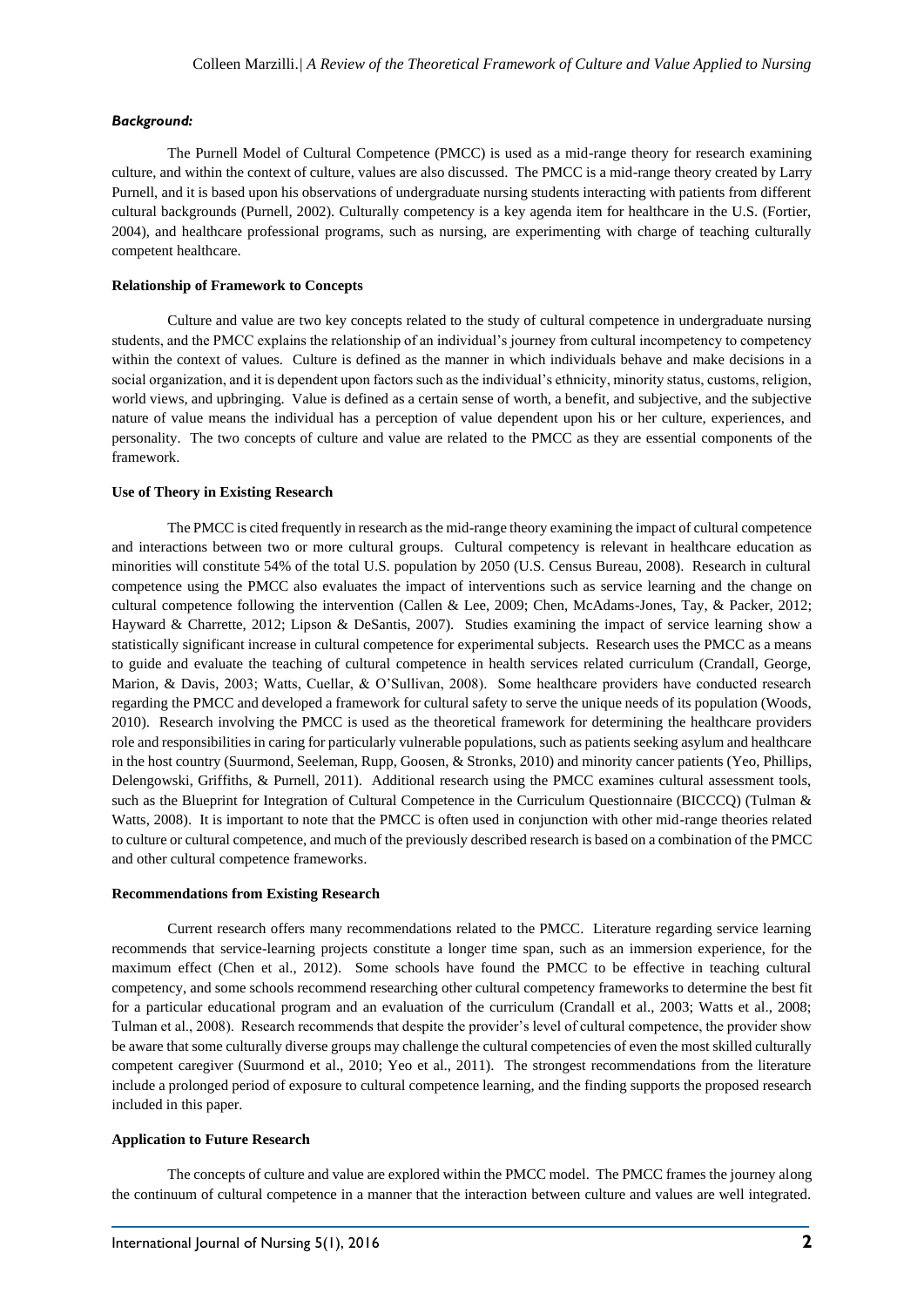The PMCC is depicted as four progressively smaller circles representing from largest to smallest, global society, community, family, and person. The inside of the circle is separated into 12 triangles depicting different values, referred to as cultural domains, and their accompanying concepts. The bottom of the visual depiction of the model is a jagged line representing the nonlinear concept of cultural consciousness. The 12 triangles, or domains, include overview and heritage, communication, family roles and organization, workforce issues, bio-cultural ecology, high-risk health behaviors, nutrition, pregnancy and childbearing practices, death rituals, spirituality, healthcare practices, and healthcare practitioners. The values are related to all facets of culture as they are represented within the innermost circle, and the model implies that external factors shape cultural competence. Amongst the external factors that influence cultural competence, although it is not enumerated, education is present in all four layers of the circles: global society, community, family, and the person. In an attempt to clarify the contribution of education related to cultural competence, education is depicted through the addition of an education box along non-linear functioning between unconsciously culturally incompetent to consciously culturally incompetent to consciously culturally competent to unconsciously culturally competent (see Appendix B). It is thought that education can serve as an interdependent variable to change the level of cultural competence and values as measured through different assessments and tools.

Previous research has indicated that cultural competence increases with exposure to a diverse range of cultural experiences (Campinha-Bacote, 1999), and the PMCC supports the addition of cultural education as a means to expose students to cultural competence. The purpose of the research is to determine the effect of teaching cultural competence to undergraduate nursing students outside of a service learning component. The PMCC suggests that along the continuum of cultural competence, education may play a role in the change of the student's level of cultural competence as measured with pre- and post- scores of undergraduate nursing students' level of cultural competence (Purnell, 2002).

The dependent variables measured in the research include the attitudes of healthcare providers towards the culture of others, the healthcare providers' attitude towards their values, and the correlation between culture and values, and the independent variable is education. The PMCC illustrates 12 values, and they all fit within the research study. The attitudes of the healthcare provider towards patients' culture and values may change with education. It is important to remember that cultural competence is not considered to be cultural expertise related to all cultural groups. Cultural competence implies that the healthcare provider knows enough to seek additional resources when working with groups that are unfamiliar to their skillset.

The value (domain) of overview and heritage suggests that each person is a unique individual with a past that shapes their cultural identity. When education is introduced, it may impact this domain by providing the healthcare provider with a better understanding of cultural background issues specific to one particular group. The value of communication coupled with education suggests that the healthcare provider may have a better understanding of communication with diverse groups if the provider receives information that not all cultural groups communicate in the same manner. The healthcare provider may be able to interpret different communication styles in a more culturally competent manner.

Family roles and organization are affected through education as the healthcare provider may now have a better understanding of the value of family role structure and change the way they provide care. Workforce issues and the value different cultures place on work are often unique to different cultural groups, and providing education on cultural competence may change the attitudes healthcare providers convey towards unique cultural groups. Bio-cultural ecology, such as skin color or genetics, should come as an educational component for the healthcare professional as it would be prudent to understand genetic risks related to a certain patient.

High-risk health behaviors, such as safety and physical activity concerns may require education for the healthcare provider to understand the implications related to certain cultural groups. Nutritional needs, such as limitations and common foods may require education or they patient may not receive adequate nutrition if they are not served culturally appropriate foods. Different cultures have different pregnancy and childbearing practices that they value, and the culturally competent healthcare provider should have a working knowledge of these. Death rituals are largely dependent upon the background of the client, and the culturally competent healthcare provider will recognize this. Spirituality is a concern for the healthcare provider as they care from culturally diverse patients, and it includes things like religion and the meaning of life. Healthcare practices, such as self-medication and mental health barriers are relevant for the healthcare practitioner, and if barriers exist, the culturally competent healthcare provider would address barriers with the patient. The last domain, or value, is healthcare practitioners, and this involves the perceptions of healthcare providers and use of folk provider. The culturally competent healthcare provider would be able to value the contribution of folk healers if the patient valued the practice of folk healers.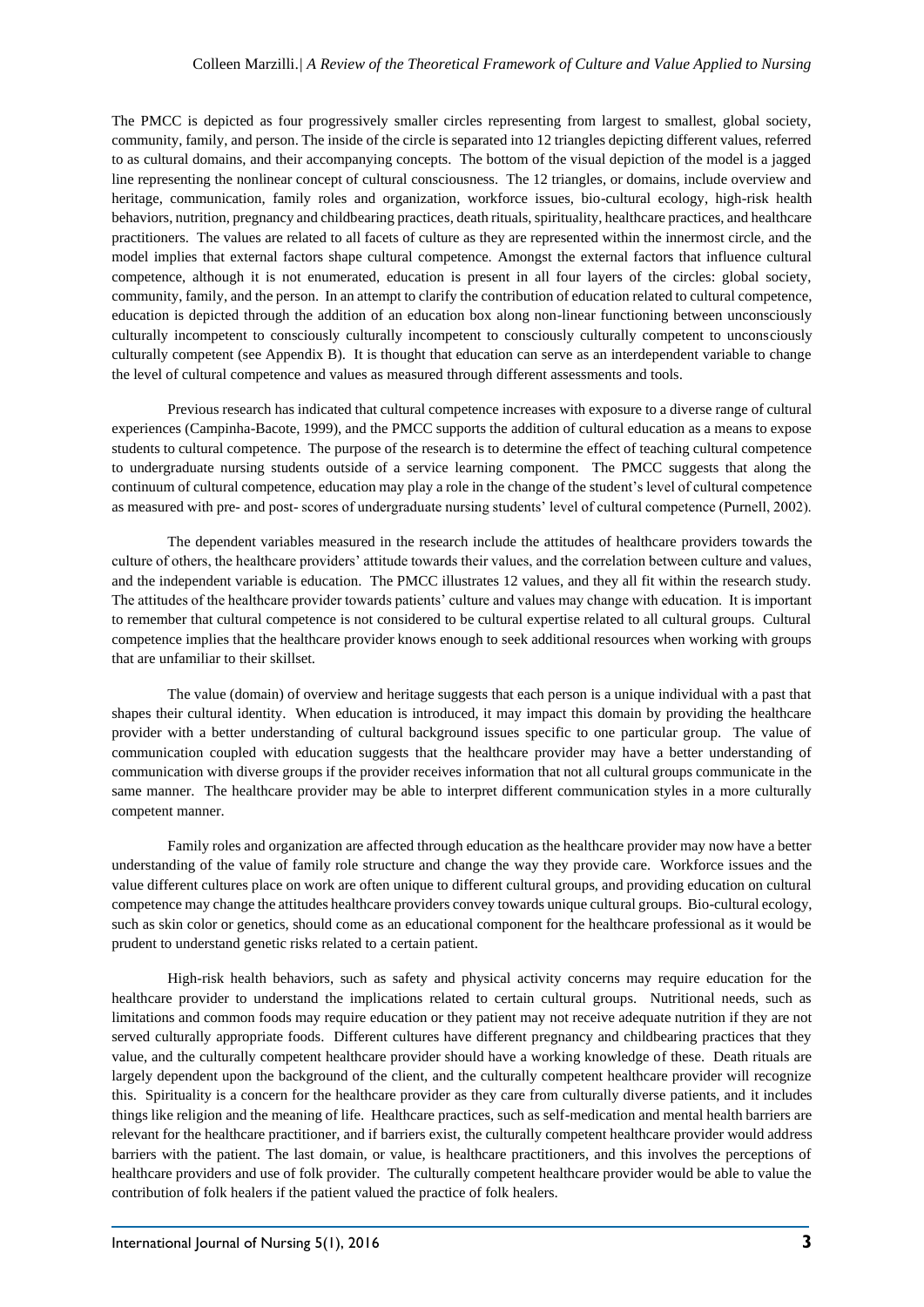Education will change the pre- and post- assessment scores with relation to the attitudes of culture and value held by the provider. It is essential to understand the concepts of culture and values because of the impact of these things on healthcare to patients. Undergraduate nursing education appears to be an appropriate time to provide culturally competent education and measure the change in the level of cultural competence and change in values associated with such education. The true measure of change related to both concepts has not yet been explored, and is essential to understand the PMCC related to nursing education.

### **Conclusion**

Cultural competence in healthcare is becoming more essential to the list of skills the healthcare provider must utilize when caring for patients. The PMCC is a model that guides the incorporation of culture and values and leaves room for the educational component necessary for changing the level of cultural competence the healthcare provider uses in interacting with the growing culturally diverse population within the U.S. Undergraduate nursing is a key opportunity to conduct culturally competent education

## **REFERENCES**

- Callen, B.L. & Lee, J.R. (2009). Ready for the world: Preparing nursing students for Tomorrow. *Journal of Professional Nursing, 25*(5), 292-298.
- Campinha-Bacote, J. (1999). *The process of cultural competence in the delivery of health care* services: A culturally competent model of care (3<sup>rd.</sup> ed.). Cincinnati, OH: Transcultural CARE Associates.
- Chen, H.C., McAdams-Jones, D., Tay, D.L., & Packer, J.M. (2012). The impact of service learning on students' cultural competence. *Teaching and Learning in Nursing, 7*(2), 67- 73.
- Crandall, S., George, G., Marion, G.S., & Davis, S. (2003). Applying theory to the design of cultural competency medical students: A case study. *Academic Medicine, 78*(6), 588- 594.
- Fortier, J.P. & Bishop, D. (2004). *Setting the agenda for research on cultural competence in health care* (Office of Minority Health Resource Center Publication No. 474). Retrieved from the Agency for Healthcare Research and Quality website: <http://www.ahrq.gov/research/cultural.htm>
- Hayward, L.M. & Charrette, A. (2012). Integrating cultural competence and core values: An international service-learning model. *Journal of Physical Therapy Education, 26*(1), 78 89.
- Lipson, J.G. & DeSantis, L.A. (2007). Current approaches to integrating elements of cultural competence in nursing education. *Journal of Transcultural Nursing, 18*(1), 10-20.
- Purnell. L. (2002). The Purnell model for cultural competence. *Journal of Transcultural Nursing, 13*(3), 193-196.
- Suurmond, J., Seeleman, C., Rupp, I., Goosen, S., & Stronks, K. (2010). Cultural competence among nurse practitioners working with asylum seekers. *Nurse Education Today, 30*(8), 821-826.
- Tulman, L. & Watts, R.J. (2008). Development and testing of the blueprint for integration of cultural competence in the curriculum questionnaire. *Journal of Professional Nursing, 24*(3), 161-166.
- U.S. Census Bureau. (2008). *An older and more diverse nation by midcentury* (Census Bureau Publication No. CB08-123). Retrieved from

www.census.gov/newsroom/releases.archives/population/cb08-123.html

- Watts, R.J., Cuellar, N.G., & O'Sullivan, A.L. (2008). Developing a blueprint for cultural competence education at Penn. *Journal of Professional Nursing, 24*(3), 136-142.
- Woods, M. (2010). Cultural safety and the socioethical nurse. *Nursing Ethics, 17*(6), 715-